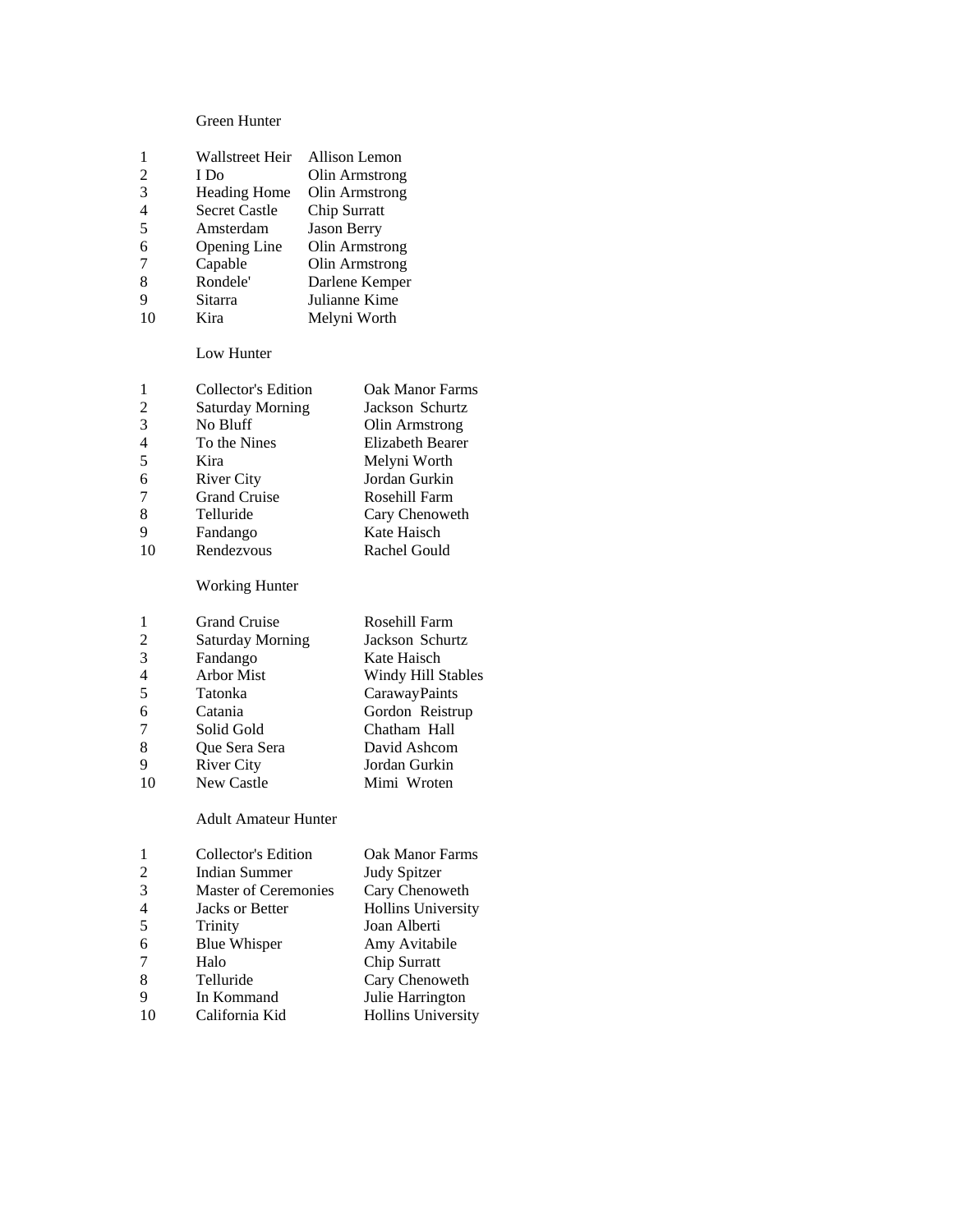### Children's Hunter

| -1 | Wallstreet Heir       | Allison Lemon           |
|----|-----------------------|-------------------------|
| 2  | Grande Impression     | <b>Ashley Lovegrove</b> |
| 3  | <b>River City</b>     | Jordan Gurkin           |
| 4  | Rendezvous            | Rachel Gould            |
| 5  | All Things Considered | Kara Berglund           |
| 6  | <b>Best Effort</b>    | Martha Osborne          |
| 7  | Walden Woods          | Dorothy Batton          |
| 8  | Peace Maker           | Chatham Hall            |
| 9  | Sitarra               | Julianne Kime           |
| 10 | Traveler              | <b>Oak Manor Farms</b>  |

### Intermediate Hunter

|    | Mr. Cooper         | Trevor Gardner         |
|----|--------------------|------------------------|
| 2  | Echo Hill's Sloopy | Jessica Young          |
| 3  | <b>Snow Bear</b>   | Maggie Kelleher        |
| 4  | Colores de Noche   | Jennifer Canton        |
| 5  | Nothing but Nifty  | Lucy Gordon            |
| 6  | Works Like a Charm | Jessica Pletcher       |
| 7  | Northana           | Mary Carter Coleman    |
| 8  | I,Max              | Carol Gwin             |
| 9  | Little Sport       | Scarlett Reel          |
| 10 | Air Bud            | <b>Oak Manor Farms</b> |
|    |                    |                        |

# Small/Medium Pony Hunter

|                | Mocha Sprinkles      | Laura Lemon    |
|----------------|----------------------|----------------|
| $\mathcal{L}$  | Jelly Bean           | Jessica Buck   |
| 3              | Nothing but Nifty    | Lucy Gordon    |
| $\overline{4}$ | Hot Fudge Sunday     | Michaela Bragg |
| -5             | Wavy Gravy           | Chatham Hall   |
| 6              | Penwynni Merlod      | Chris Tolar    |
|                | Tom Thumb            | Susannah Deeds |
| 8              | Meredith             | Sarah Davis    |
|                | Return My Call       | Vineyard Farm  |
| 10             | <b>Indian Prince</b> | Diane Hinch    |

## Large Pony Hunter

|    | Scout's Honor               | <b>Kelsey Shrader</b>   |
|----|-----------------------------|-------------------------|
| 2  | <b>Misty Mountain Gusto</b> | Emily Helmick-Guyer     |
| 3  | Shadow of Shenandoah        | <b>Brooks Arrington</b> |
| 4  | <b>Black Onyx</b>           | Onyxford Farm           |
| 5  | Kowabunga Kitty             | <b>Kristin Landes</b>   |
| 6  | Little Sport                | Scarlett Reel           |
| 7  | Pep Talk                    | Rebecca Deeds           |
| 8  | Air Bud                     | <b>Oak Manor Farms</b>  |
| 9  | Echo Hill's Sloopy          | Jessica Young           |
| 10 | Irish Rambler               | <b>Brooks Arrington</b> |
|    |                             |                         |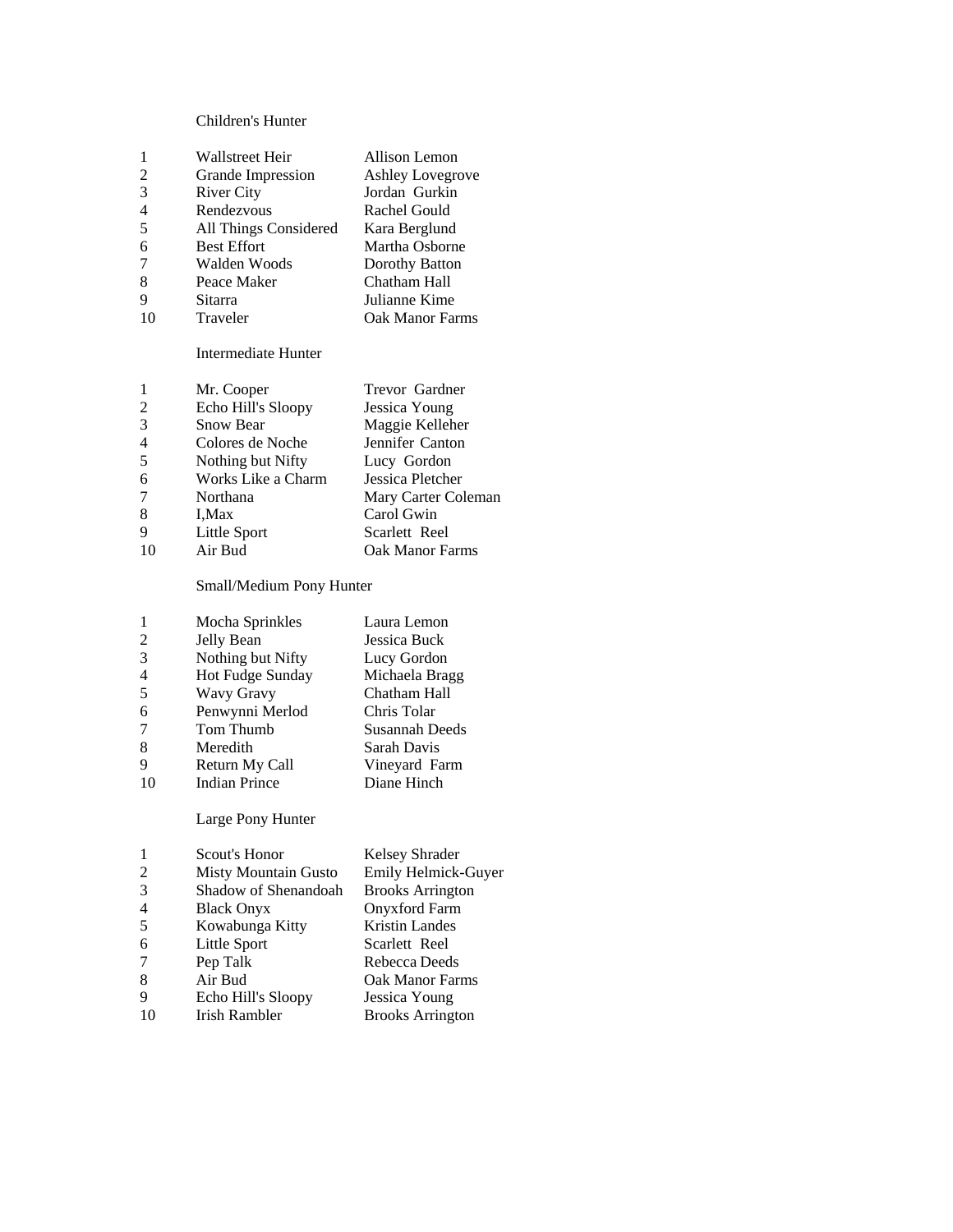### Special Children's Hunter

| $\mathbf{1}$   | Shadow of Shenandoah        | <b>Brooks Arrington</b>        |
|----------------|-----------------------------|--------------------------------|
| 2              | Commander in Chief          | Ashleigh Hinson                |
| 3              | Mr. Cooper                  | <b>Trevor Gardner</b>          |
| $\overline{4}$ | Colores de Noche            | Jennifer Canton                |
| 5              | <b>Black Onyx</b>           | Onyxford Farm                  |
| 6              | After All                   | Sophie Glover                  |
| 7              | Noble                       | Randolph Macon Woman's College |
| 8              | Kowabunga Kitty             | <b>Kristin Landes</b>          |
| 9              | Irish Rambler               | <b>Brooks Arrington</b>        |
| 10             | <b>Misty Mountain Gusto</b> | Emily Helmick-Guyer            |

### Special Adult Hunter

| $\mathbf{1}$   | Times Square                | Courtney Watson                |
|----------------|-----------------------------|--------------------------------|
| 2              | <b>Focal Point</b>          | <b>Suzanne Shalet</b>          |
| 3              | <b>Oyster Pond</b>          | <b>Hollins University</b>      |
| $\overline{4}$ | All That Jazz               | Sarah Brinks                   |
| 5              | <b>Shenandoah Smoke</b>     | Ann Shawver                    |
| 6              | <b>Misty Mountain Gusto</b> | Emily Helmick-Guyer            |
| 7              | Just Call Me Jack           | <b>Sarah Brinks</b>            |
| 8              | Noble                       | Randolph Macon Woman's College |
| 9              | Mr. Sandman                 | Jennifer Hendrix               |
| 10             | Deveraux                    | Katie Leonard                  |

Junior Equitation on the Flat 14 & under

|                | Jordan Gurkin         |
|----------------|-----------------------|
| 2              | Jackie Menk           |
| 3              | Julianne Kime         |
| $\overline{4}$ | Ashleigh Hinson       |
| 5              | <b>Kelsey Shrader</b> |
| 6              | Katie Leonard         |
| 7              | Jessica Buck          |
| 8              | Grace Glover          |
| Q              | <b>Susannah Deeds</b> |
|                |                       |

10 Emily Haney

## Junior Equitation on the Flat 15-17

|                | <b>Ashley Lovegrove</b> |
|----------------|-------------------------|
| 2              | Allison Lemon           |
| 3              | Rachel Gould            |
| $\overline{4}$ | Jennifer Brown          |
| 5              | Samantha Franklin       |
| 6              | Gillian Baird           |
| $\overline{7}$ | Amanda Miller           |
|                | <b>Katie Etter</b>      |
| q              | <b>Trevor Gardner</b>   |
|                | Lindsay Burkart         |